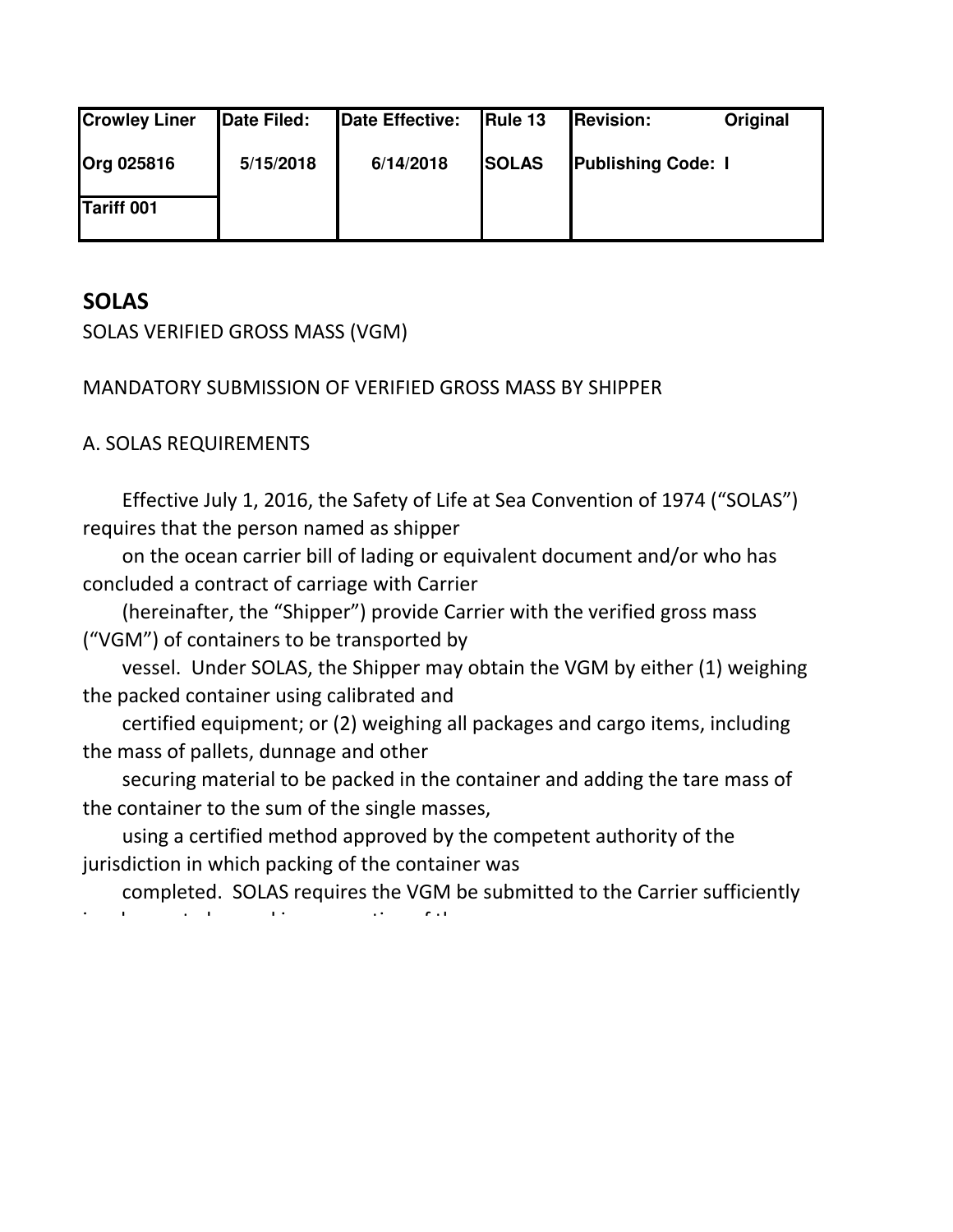### SOLAS VERIFIED GROSS MASS (VGM)

#### MANDATORY SUBMISSION OF VERIFIED GROSS MASS BY SHIPPER

#### A. SOLAS REQUIREMENTS

 Effective July 1, 2016, the Safety of Life at Sea Convention of 1974 ("SOLAS") requires that the person named as shipper

 on the ocean carrier bill of lading or equivalent document and/or who has concluded a contract of carriage with Carrier

 (hereinafter, the "Shipper") provide Carrier with the verified gross mass ("VGM") of containers to be transported by

 vessel. Under SOLAS, the Shipper may obtain the VGM by either (1) weighing the packed container using calibrated and

 certified equipment; or (2) weighing all packages and cargo items, including the mass of pallets, dunnage and other

 securing material to be packed in the container and adding the tare mass of the container to the sum of the single masses,

 using a certified method approved by the competent authority of the jurisdiction in which packing of the container was

 completed. SOLAS requires the VGM be submitted to the Carrier sufficiently in advance to be used in preparation of the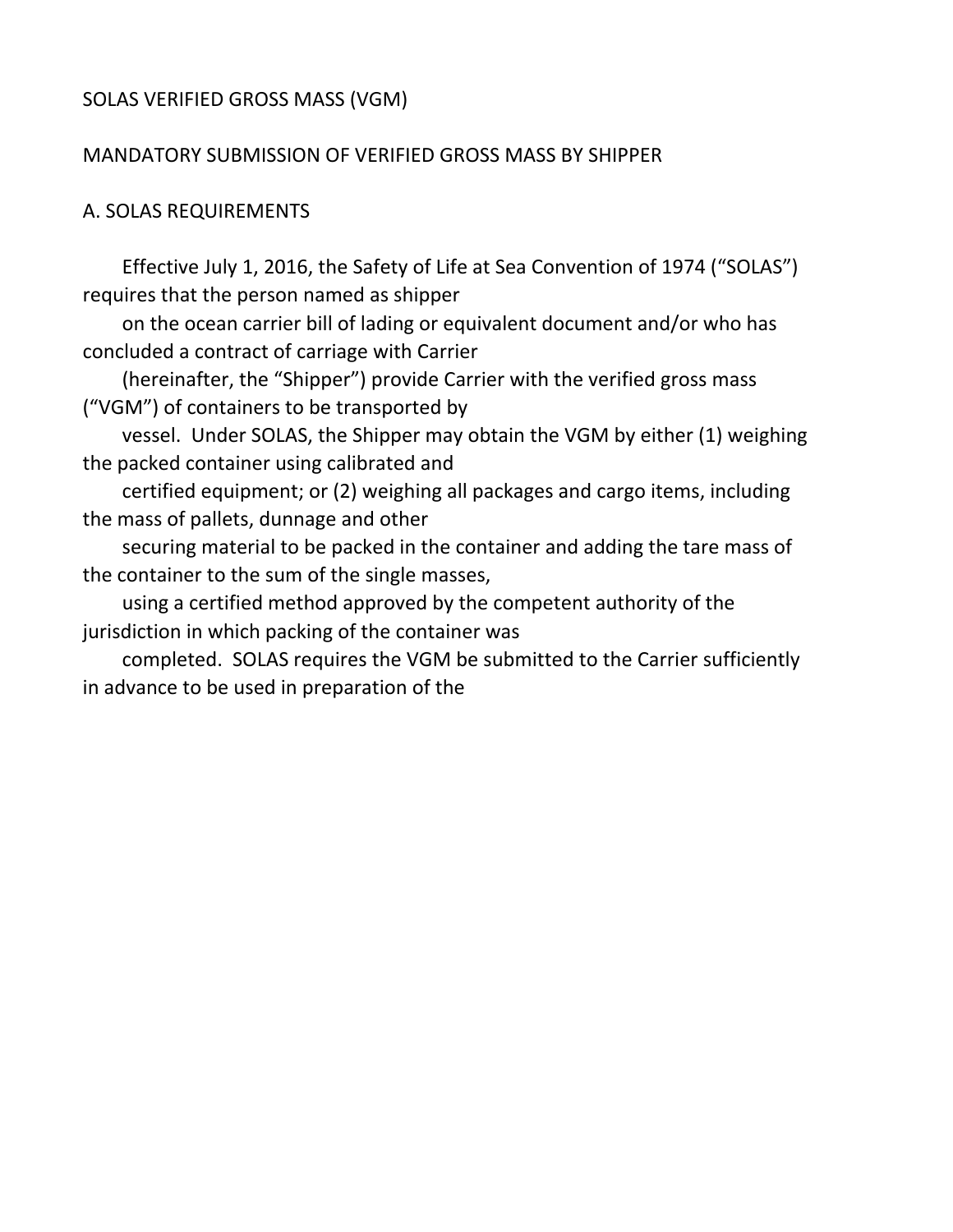vessel stowage plan. SOLAS prohibits Carrier from loading containers for which no VGM is provided.

### B. PROVISION OF VGM

 1. Time for Submitting VGM - In order to enable Carrier to comply with the requirements of SOLAS described above, Shipper

 must provide Carrier with the VGM of cargo tendered to Carrier as per cutoff times published on the Carrier's website.

 2. Form of VGM - Formats of VGM submission are as published on the Carrier's website.

### C. FAILURE TO SUBMIT VGM

 In the event Carrier does not receive the VGM as required under this rule then the Carrier shall: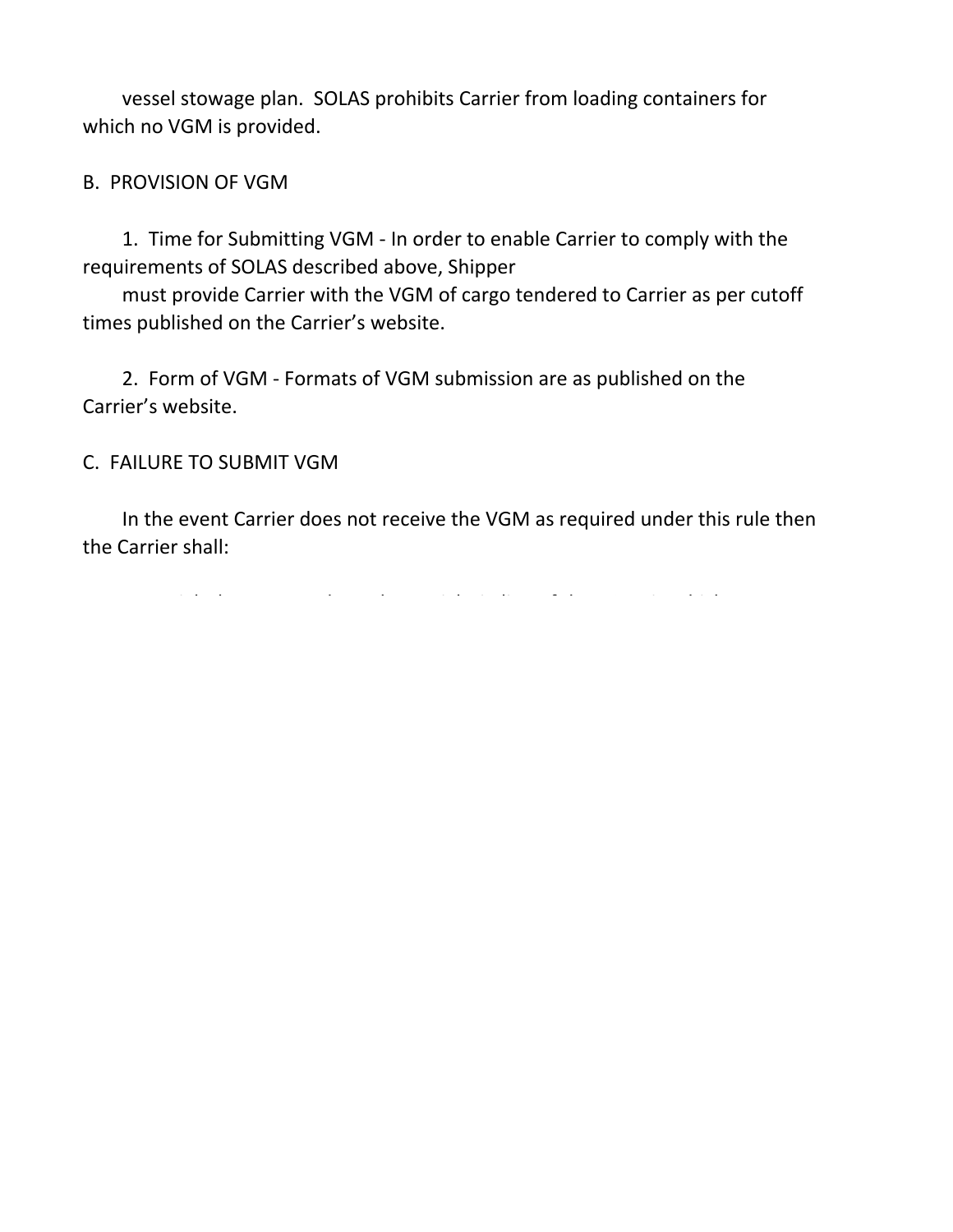1. Weigh the cargo and use that weight in lieu of the VGM, in which case a charge of \$50 per container shall apply for the

account of the cargo; or

 2. At the request of the Shipper, hold the container until VGM is provided in which case any and all costs, fees, expenses,

 damages and/or penalties of any type, nature or source whatsoever shall be for the account of the cargo.

## D. CARGO DEPARTING INTERNATIONAL LOCATIONS

 When departing an international location, the fee will vary by location depending on locally imposed fees. Carrier will

 provide further details as more information from these locations become available.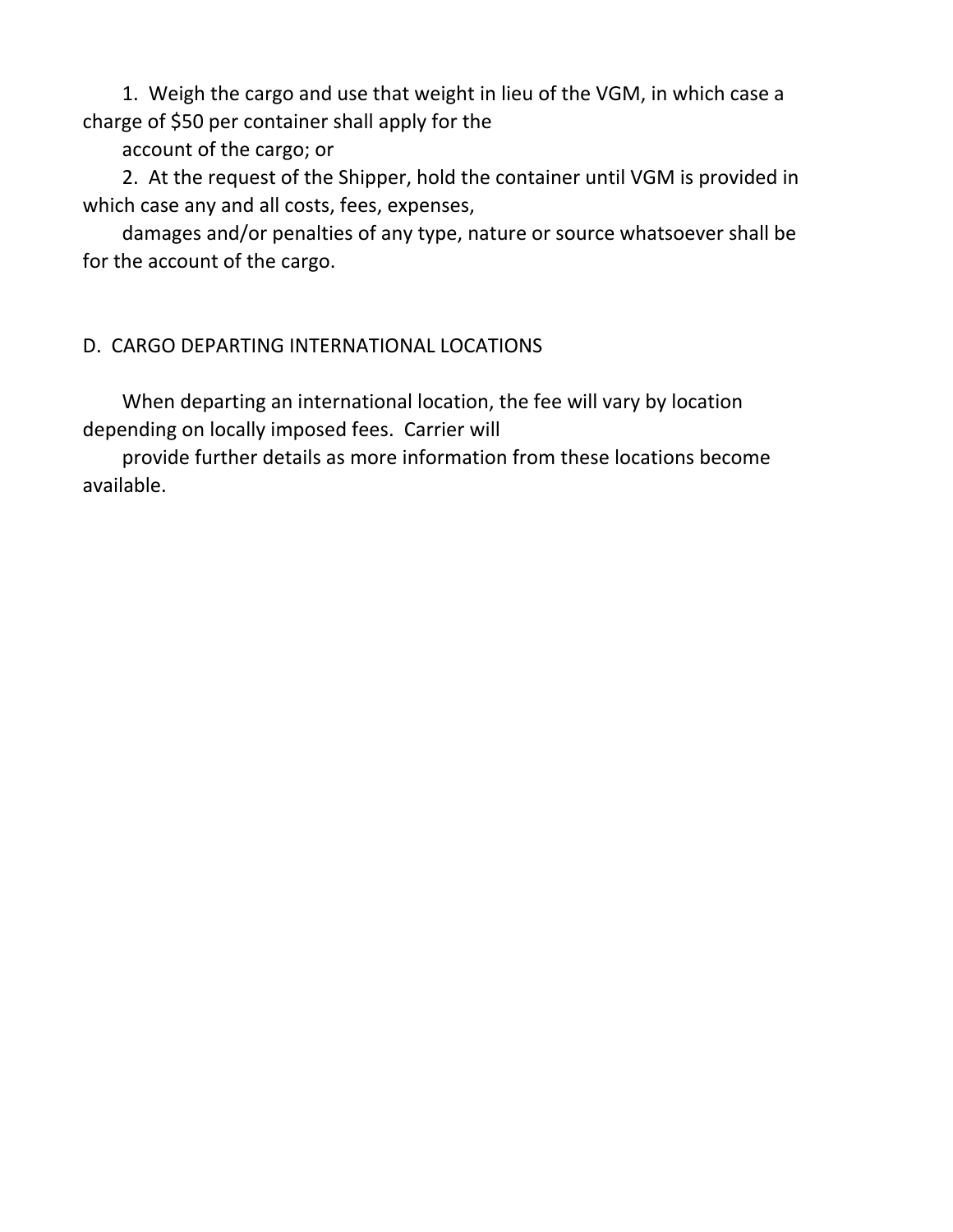Rule 13 SOLAS